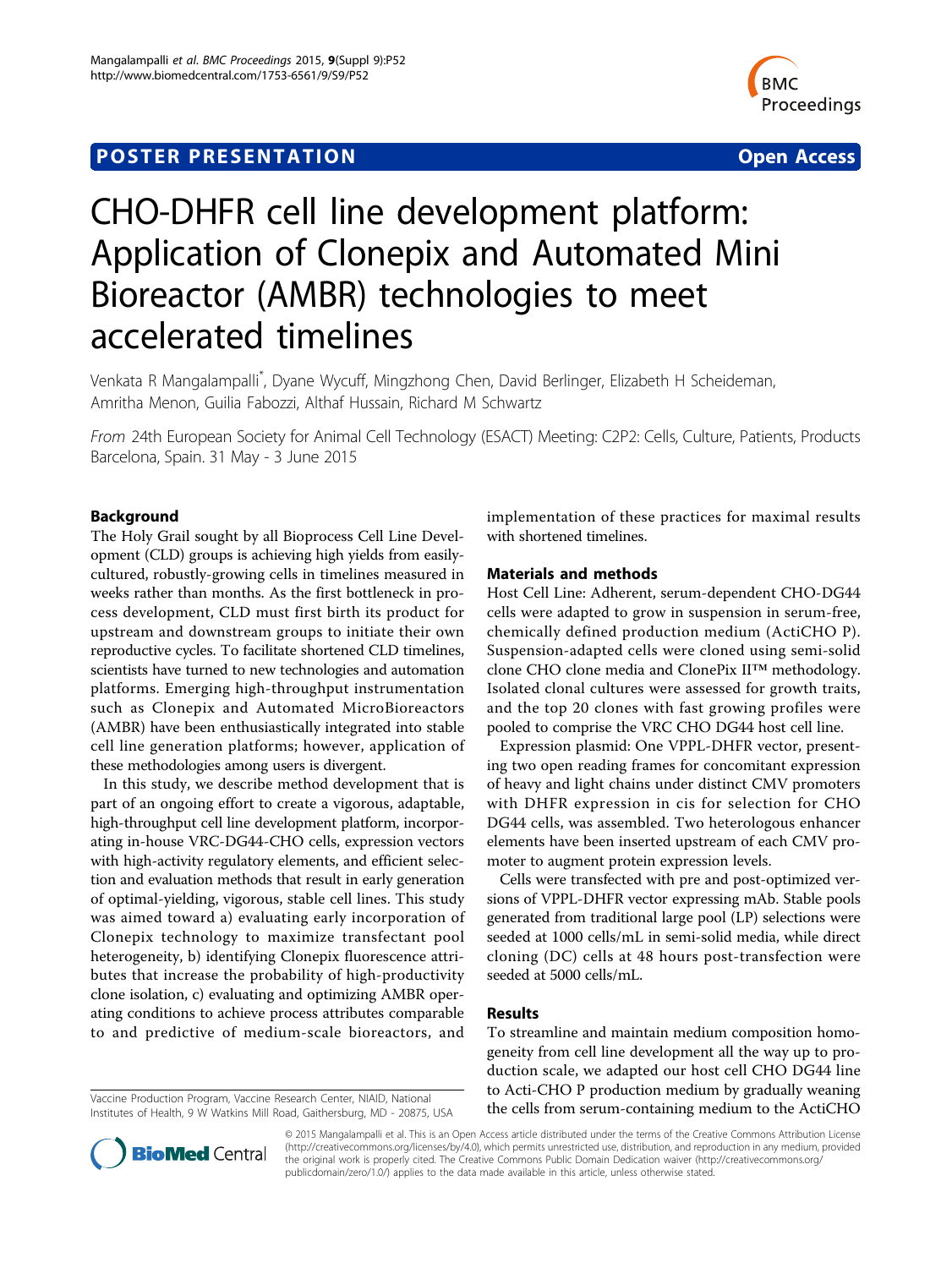SM medium, a leaner sibling of ActiCHO P production medium. When cells were completely serum free (theoretically calculated) and further passaged in ActiCHO SM medium, the cell doubling time was >57 h. To select a rapidly-cycling population, cells growing in Acti-CHO SM medium were plated in Clonepix semisolid medium, and individual clones were picked and seeded in 96 well plates and expanded to shake flasks. Top 20 clones with doubling times of  $24 + 6$  h were pooled in two pools, each of which demonstrated transfection efficiences of  $> 50\%$  and doubling times of 24 + 4 h.

To reduce the cell line generation timeline, we evaluated Clonepix II technology implemention within 48 h post transfection compared to 3 weeks for pool generation followed by seeding semi-solid medium. Data supported that direct cloning in semisolid medium with 100 nM MTX at 48 hours post-transfection could reduce the CLD timeline to <3 months. Observable morphologies of the clones seeded 48 h post transfection were comparable to those of cells seeded from traditional work flow (1.0). We have also evaluated whether there is any correlation between Clonepix attributes and eventual high-producing clones.

Our data indicated that Clonepix attribute such as normalized external fluorescence area to white light area were predictive of productivity at 96-well stage and beyond. Further clones were expanded from 96-well plates to shake flasks by down-selecting at each stage based either on confluence (select clones > 30% confluence) or titer. Our initial experiments with AMBR bioreactors for down-selecting the clones examined scalability to production scale bioreactors, used baseline operating conditions of aeration 0.11 slpm, agitation 700 rpm (up draft) with a calculated tip speed of 0.417 m/sec and gas velocity of 0.14 m/sec and maintains a KLa of 3 sec-1 for a 15 mL working volume, and resulted in inability to maintain DO at set 50% after day 5, indicating that the selected clones have high oxygen demands. Experiments to optimize operating conditions by changing the aeration and agitation rates to meet the high OUR (OTR) revealed that aeration of 0.27 slpm, agitation rate of 1000 rpm (down draft) with a calculated tip speed of 0.596 m/sec and gas velocity of 0.34 m/sec maintained a KLa of 7 sec-1, supplying the oxygen demand of these culture and maintaining DO at the 50% setpoint. Our top clones in optimized AMBR bioreactors produced about 2.6 g/L in a 17-day fed batch culture (Figure 1).

#### Conclusions

Our data suggested that Clonepix attributes such as External fluorescence Area (EFA), White Light Area (WLA), and normalized EFA to WLA were predictive of productivity at the 96-well stage and beyond. Early AMBR optimization studies revealed that down-draft agitation maintained the dissolved oxygen (DO) concentration at higher cell densities than updraft agitation, maintained DO in the range of 50+5%, and resulted in clones with improved titers that were comparable to and predictive of those from 3 L bioreactors. Overall, our first generation integrated platform, comprising preadaptation of the host cell line to production medium prior to